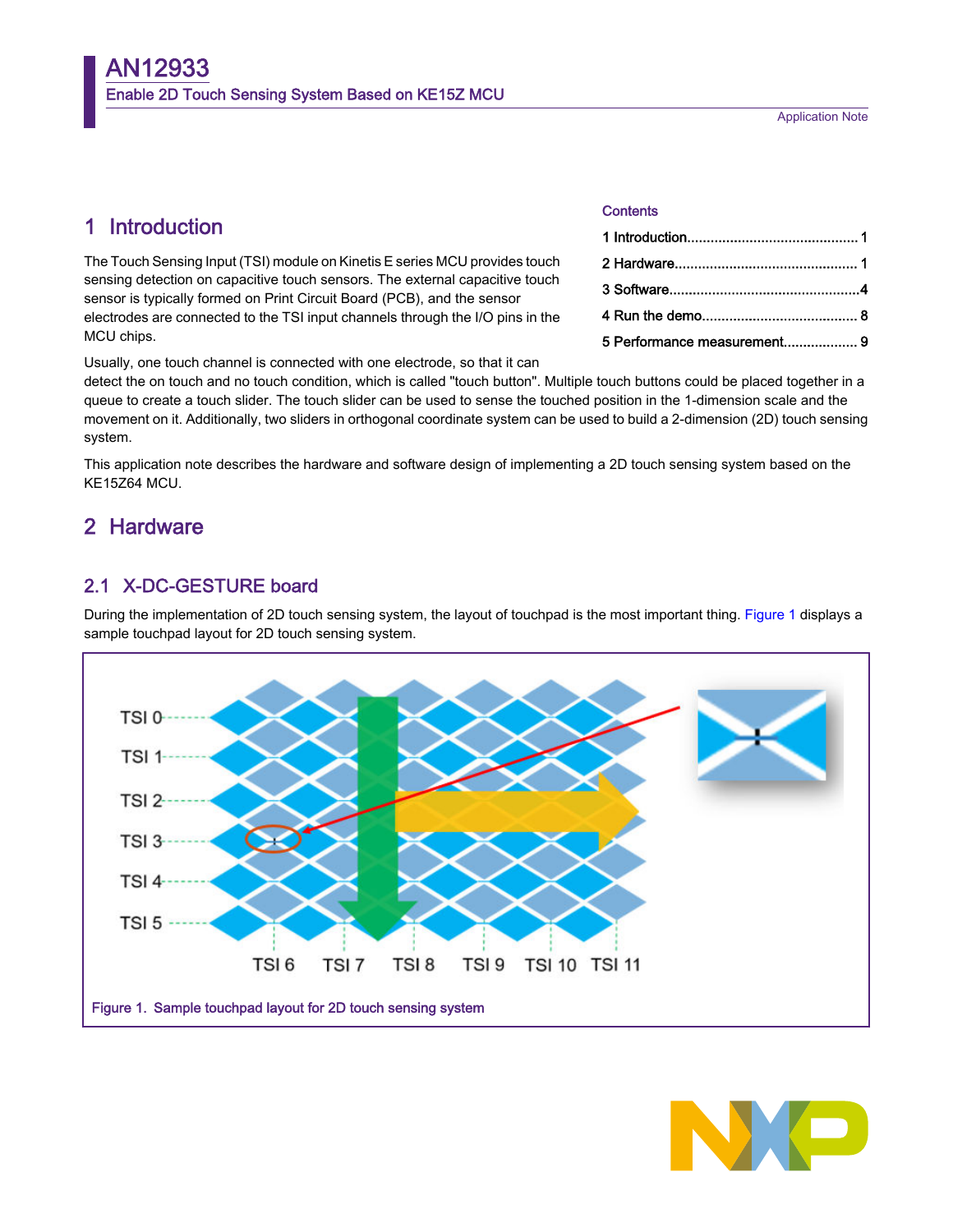Each horizontal line with the diamond electrodes connected together is created as a big electrode for one TSI channel. All the horizontal line electrodes are placed in a vertical queue to create a 1-dimension touch slider. Each vertical line with the diamond electrodes connected together is created as a big electrode for one TSI channel as well, thereby creating a 1-dimension touch slider in the horizontal direction.

The vertical slider and horizontal slider co-exist in a whole touch panel. Once any point touches on this panel, both vertical slider and horizontal slider create their own position values for the touch position. These values can be put together as the coordinates of the touched point in the 2D touch panel.

According to the diagram in [Figure 1](#page-0-0), a hardware board X-DC-GESTURE is created (see Figure 2).



On this board, the surround grids of the touch panel can be connected to either the ground or another TSI channel, which can be used to suppress the environment noise actively. The resistors R1 and R2 are the switchers to the ground and a TSI channel. In the software package provided with the application note, R1 is disconnected and R2 is connected, and the surround grids are used as a TSI channel's sensing pad. It detects the boundary of touch panel, within a software method (self-offset and filters), to suppress the environment noise as well.

# 2.2 X-FRDM-KE15Z-QFN board

The X-FRDM-KE15Z-QFN board is based on the MCU of MKE15Z64VFP, with ARM Cortex-M0+ core with 48 MHz max core clock and the internal memory of 64 KB Flash, 8 KB SRAM. The KE1xZ64 MCU includes a TSI module supporting up to 6x6 mutual capacitive touch matrix and 25 self-capacitive touch channels. The X-FRDM-KE15Z-QFN board includes a group Arduinolike sockets to adapt to the X-DC-GESTURE board, see [Figure 3](#page-2-0).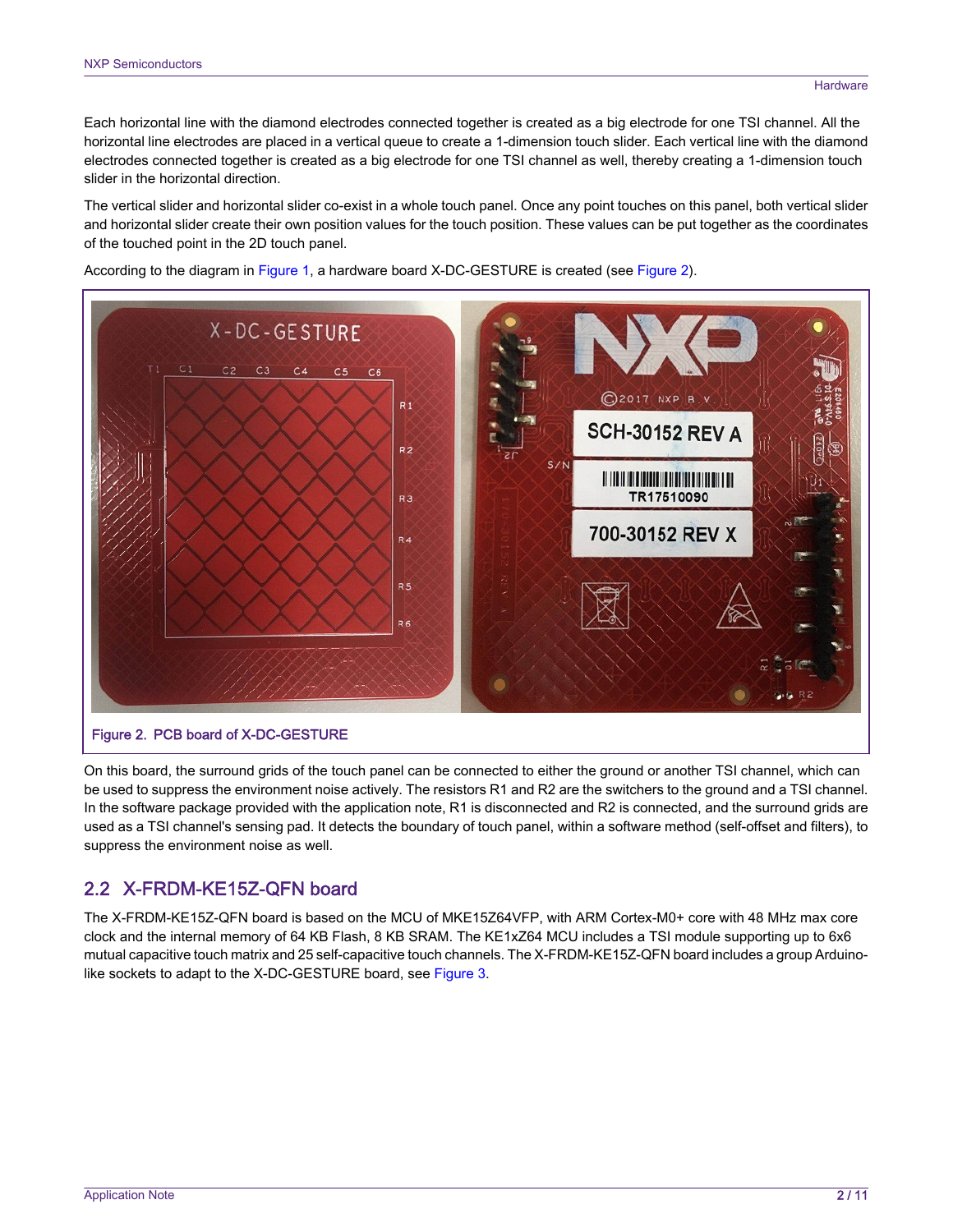<span id="page-2-0"></span>

Once both boards, X-DC-GESTURE and X-FRDM-KE15Z-QFN, are assembled, the following connections are made between the TSI module on KE15Z64 and the electrodes on touch panel, as listed in Table 1.

| <b>X-DC-GESTURE pins</b> | X-FRDM-KE15Z-QFN pins                          | <b>KE15Z64</b><br>pins | Pin Mux (ALT0)            |
|--------------------------|------------------------------------------------|------------------------|---------------------------|
| J1-2, TSI_R0             | J2-3, PTC6/GES_R0                              | PTC6                   | TSI0_CH15, ALT0           |
| J1-3, TSI_R1             | J2-5, PTC7/GES_R1                              | PTC7                   | TSI0_CH16, ALT0           |
| J1-4, TSI_R2             | J2-7, PTC0/GES_R2                              | PTC <sub>0</sub>       | ADC0SE8/TSIOCH22          |
| J1-5, TSI_R3             | J2-9, PTC1/GES_R3                              | PTC <sub>1</sub>       | ADC0 <i>SE9/TSI0</i> CH23 |
| J1-6, TSI_R4             | J2-11, PTD6/TOUCHMRX0/GESR4                    | PTD <sub>6</sub>       | TSI0_CH7                  |
| J1-7, TSI_R5             | J2-13, PTD5/TOUCH <i>M</i> RX 1/ <i>GES</i> R5 | PTD <sub>5</sub>       | TSI0_CH6                  |
| J1-8, TSI_SHIELD         | J2-15, PTC5/GES_SHIELD, R117<br>on             | PTC <sub>5</sub>       | TSI0_CH12                 |
| J1-9, GND                | J2-17, GND, R115 on                            | <b>GND</b>             |                           |
| J1-10, GND               | J2-19, GND                                     | <b>GND</b>             |                           |
| J2-1, TSI_C5             | J4-1, PTE8/TOUCH S0/GES_C5                     | PTE8                   | ACMP0/N3/TS/0CH11         |
| J2-2, TSI_C4             | J4-3, PTE0/TOUCHS1/GES_C4                      | PTE <sub>0</sub>       | <b>TSI0_CH13</b>          |
| J2-3, TSI_C3             | J4-5, PTE1/TOUCHS2/GES_C3                      | PTE <sub>1</sub>       | <b>TSI0_CH14</b>          |
| J2-4, TSI_C2             | J4-7, PTA1/TOUCHS3/GES_C2                      | PTA <sub>1</sub>       | ADC0SE1/ACMPON1/TSI0_CH18 |
| J2-5, TSI_C1             | J4-9, PTD7/TOUCHS4/GES_C1                      | PTD7                   | TSI0_CH10                 |
| J2-6, TSI_C0             | J4-11, PTA0/TOUCHS5/GES_C0                     | PTA <sub>0</sub>       | ADC0SE0/ACMPON0/TSI0_CH17 |

### Table 1. Connections between TSI module on KE15Z64 and electrodes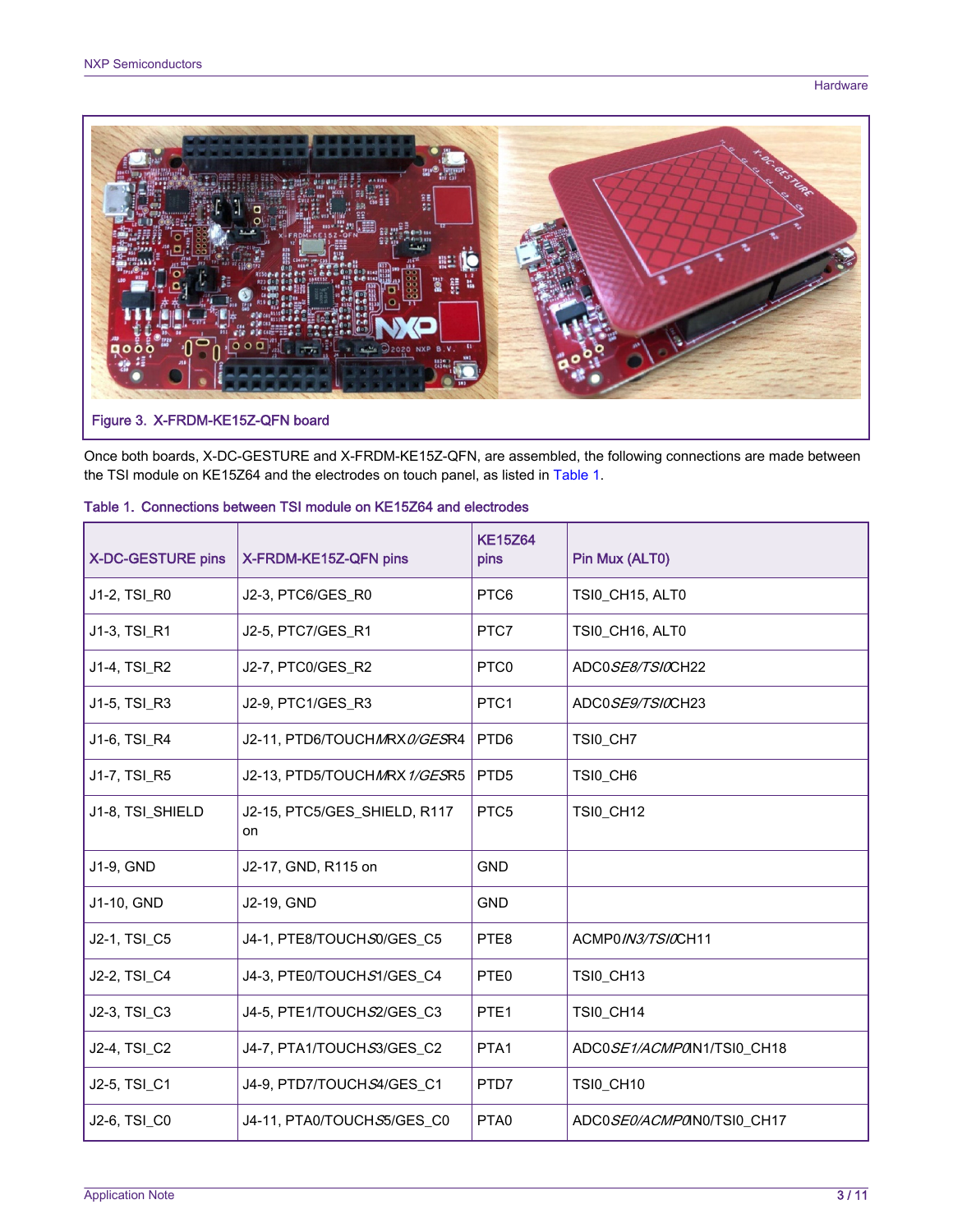# <span id="page-3-0"></span>3 Software

You need to enable a "background" service to trigger the TSI's conversion and read the sensing values in a queue automatically, so that the CPU core can perform calculation concurrently with the TSI's conversion ongoing at the same time.



In the application level code, the previous conversion values are buffered in the app\_touch\_channel\_values[] array and start the conversion for next round. While the conversions are ongoing, the calculation using app\_touch\_channel\_values[] are working simultaneously. The two threads would be working together to make full use of chip's working load.

```
while (1) 
{ 
     touch_wait_data_ready(app_touch_channel_values);
    touch start();
```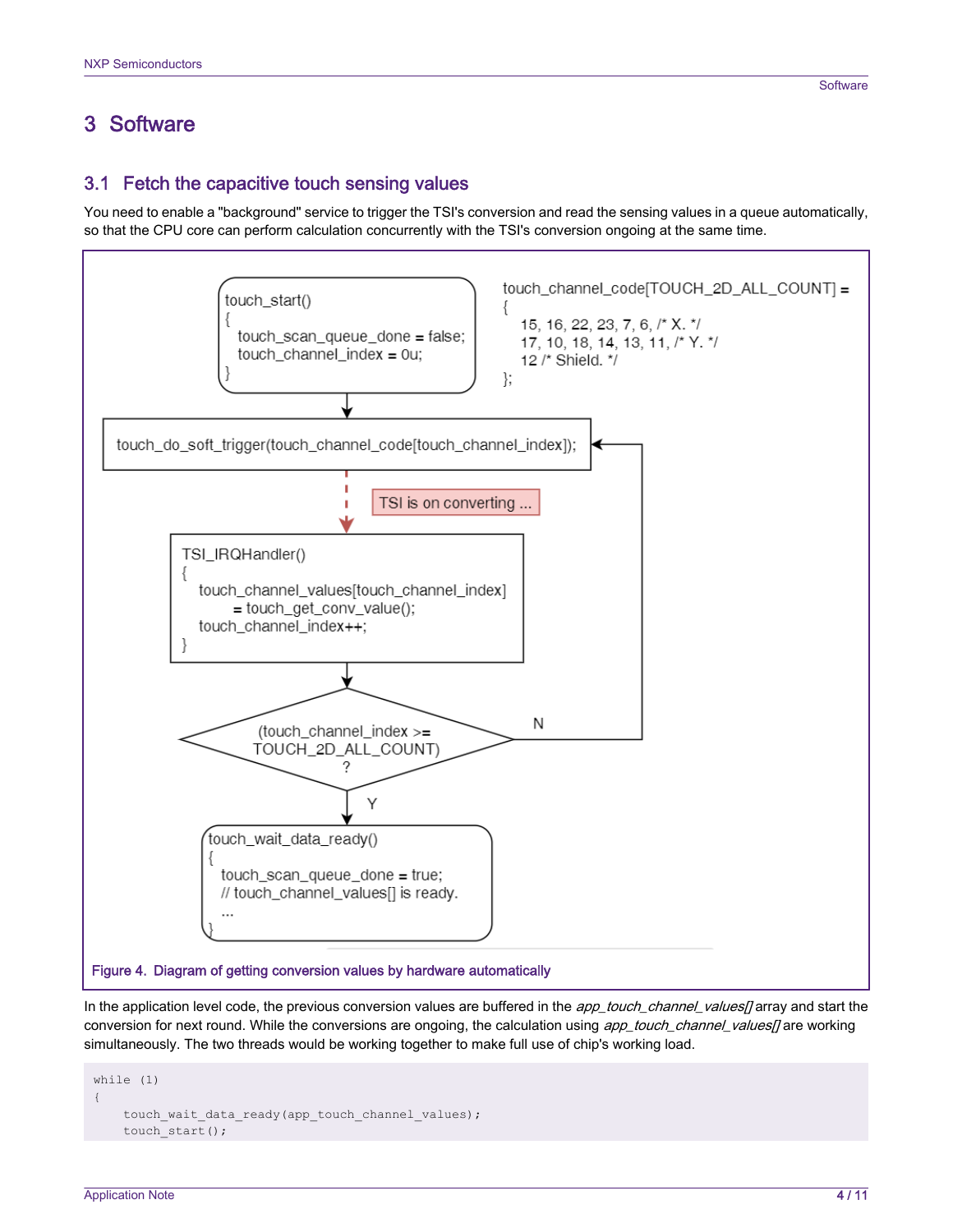```
/* todo: using app touch channel values for calculation.*/
     ... 
}
```
A FreeMASTER project is created to show the waveforms of runtime values for the variables. The original sensing values of app\_touch\_channel\_values[] are shown in figure below.



From the waveforms, it can be seen that once the electrode is touched or closed, the sensing value would drop down. The closer the sending value is between the finger and electrode, the more it drops down.

### 3.2 Calibration

You can use various methods of calibration for pre-processing to the original sensing values. This application note shows how to cut off the offsets of original baselines for each channels themselves. The common mode changes would be reduced in the position calculation algorithm later. So the application ignores the first 10 rounds of samples after the reset, uses the next round of samples as the calibration baseline, and considers it as the stable idle sensing value. So during the startup time, it is advised to not touch the panel and make it clean, so that the application can learn the right values.

In the application, the on-board red LED is used to indicate the calibration is done. It is switched on at the beginning of the program. After the calibration is complete, the red LED switches off, and the touch panel is ready to detect the touching position.

During the calibration, the application learns the baselines and keeps them in the array of touch\_channel\_baselines[].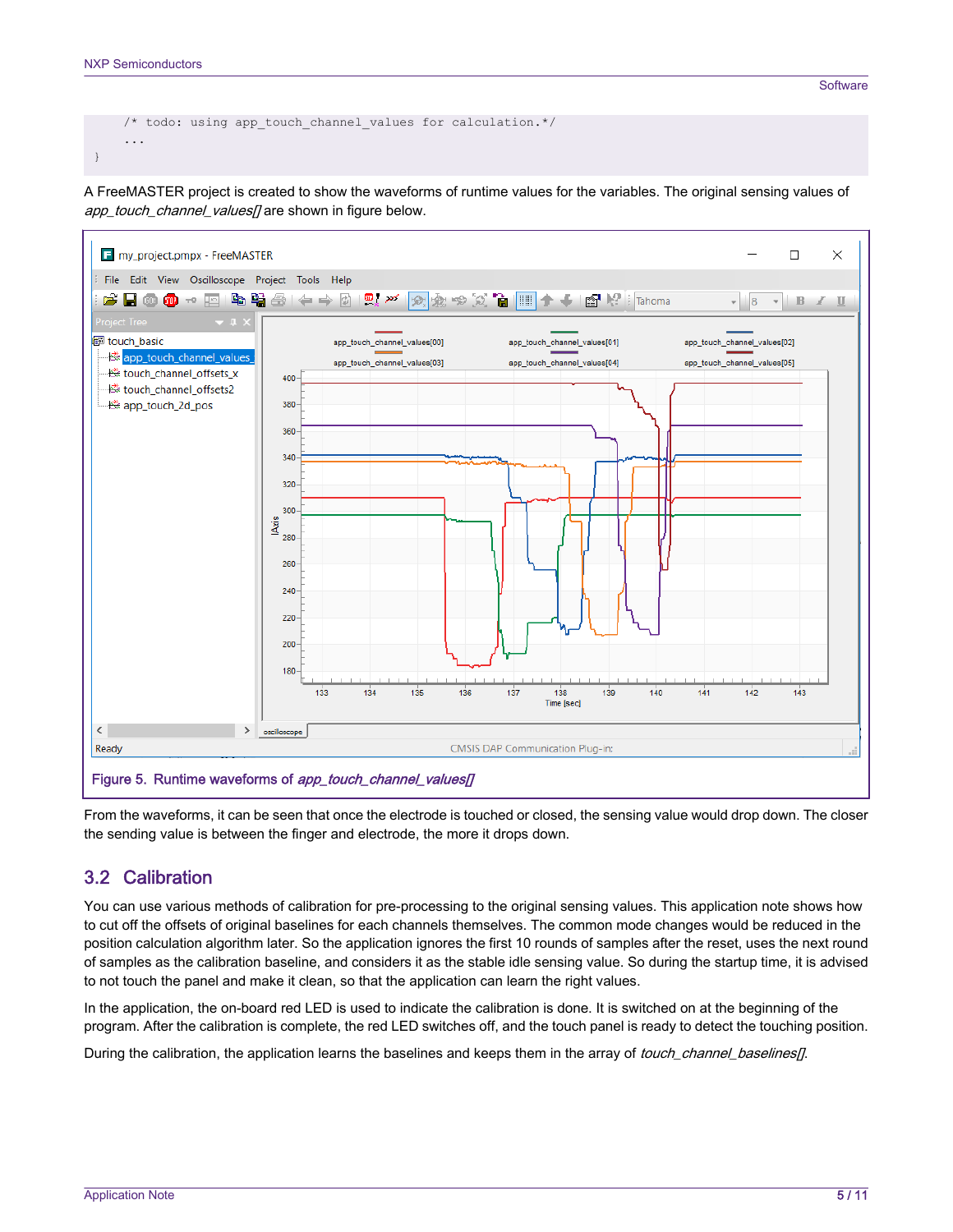### 3.3 Position calculation algorithm

The process of position calculation is to find out the most significant changed channels, convert the changes to weights, and assemble them to generate precise position in the whole position range. In the application code, all the processes are implemented in the *touch 2d calc position()* function. The steps of the position calculation process are as follows:

1. Cut off the baselines of each channel, and get the offset caused by the changes from touch event.

```
/* cut off the baseline for each channel. */for (uint32 t i = 0u; i < TOUCH 2D ALL COUNT; i++)
{ 
    touch channel offsets[i] = touch channel baselines[i] - inputs[i];
}
```


The waveforms of *touch\_channel\_offsets* are created, as shown in figure below.

Figure 6 displays the touched values, which are converted, are going high when touched, and the values start from around zero. Some values are even lower than zero.

2. Use the smallest value of the offset values as the baseline of all the channels. This process helps reduce all the common-mode noise caused by the environment condition during the runtime and also makes all the values positive. Then we get the touch\_channel\_offsets2[] array. The values in touch\_channel\_offsets2[] represent the changes caused by touch event. The bigger the change is, closer it is to the touch position, and all the changes are positive which would be easily processed. Actually, it would help to get rid of the zero-divided error in the following calculation.

```
uint32 t m touch val max idx = 0;
uint32 t m touch val min idx = 0;
```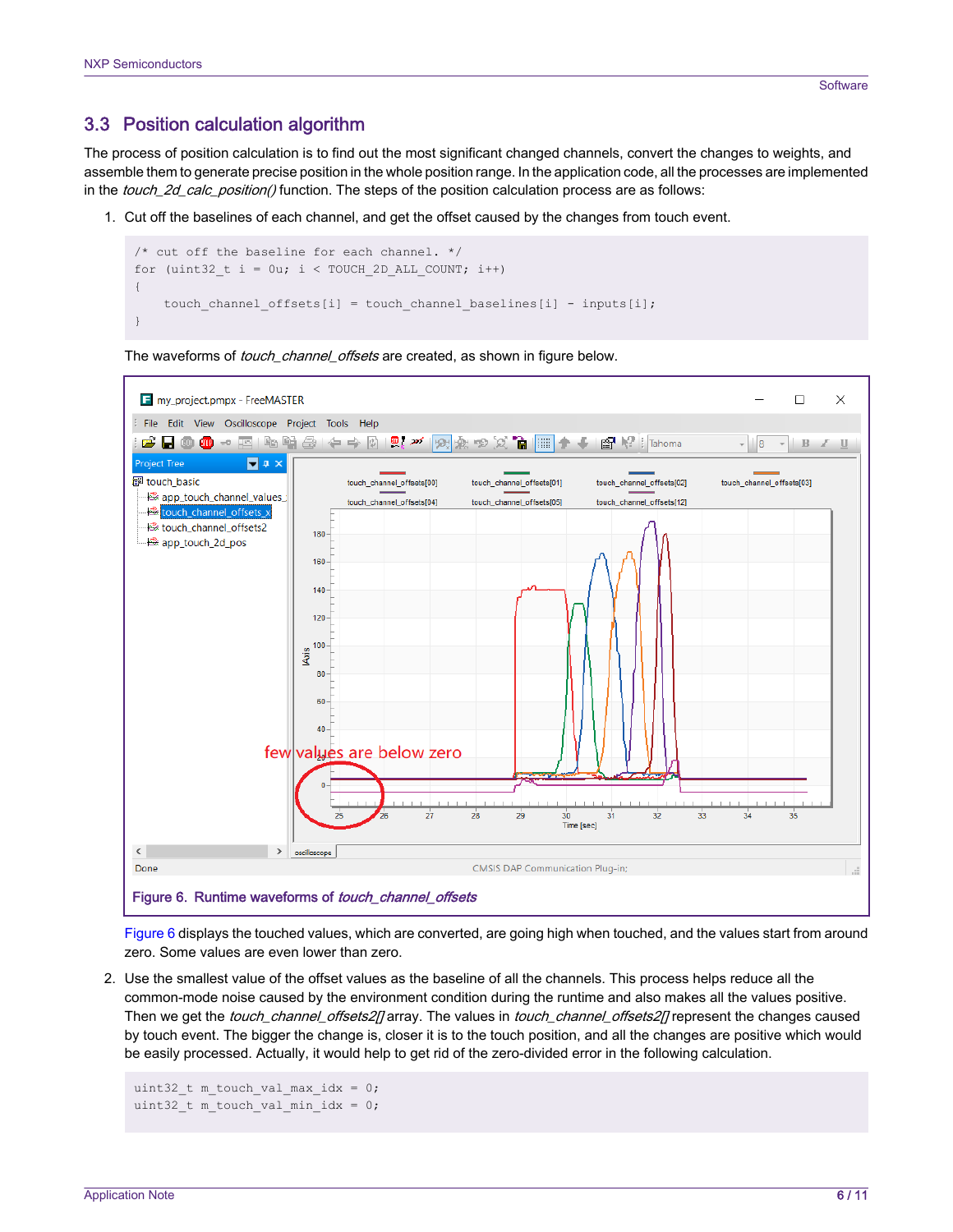#### **Software**

```
/* cut off the baseline for each channel. */
for (uint32 t i = 0u; i < TOUCH 2D ALL COUNT; i++)
{ 
    if (touch channel offsets[i] > touch channel offsets[m touch val max idx])
      { 
         m touch val max idx = i;
      } 
    if (touch channel offsets[i] < touch channel offsets[m_touch_val_min_idx])
\left\{\begin{array}{ccc} \end{array}\right\}m touch val min idx = i;
      } 
} 
/* cut off the baseline in system. */ 
for (uint32 t i = 0u; i < TOUCH 2D ALL COUNT; i++)
{
    touch channel offsets2[i] = touch channel offsets[i] -
touch channel offsets[m touch val min idx];
}
```
The waveforms of *touch\_channel\_offsets2* are created, as shown in below figure.



Figure 7 displays that all the values are positive now.

3. Use weights to describe the touching position in the system. As the values in touch\_channel\_offsets2[] go higher, they are closer to the touched position. The values can be used as weights to describe the distance between the electrodes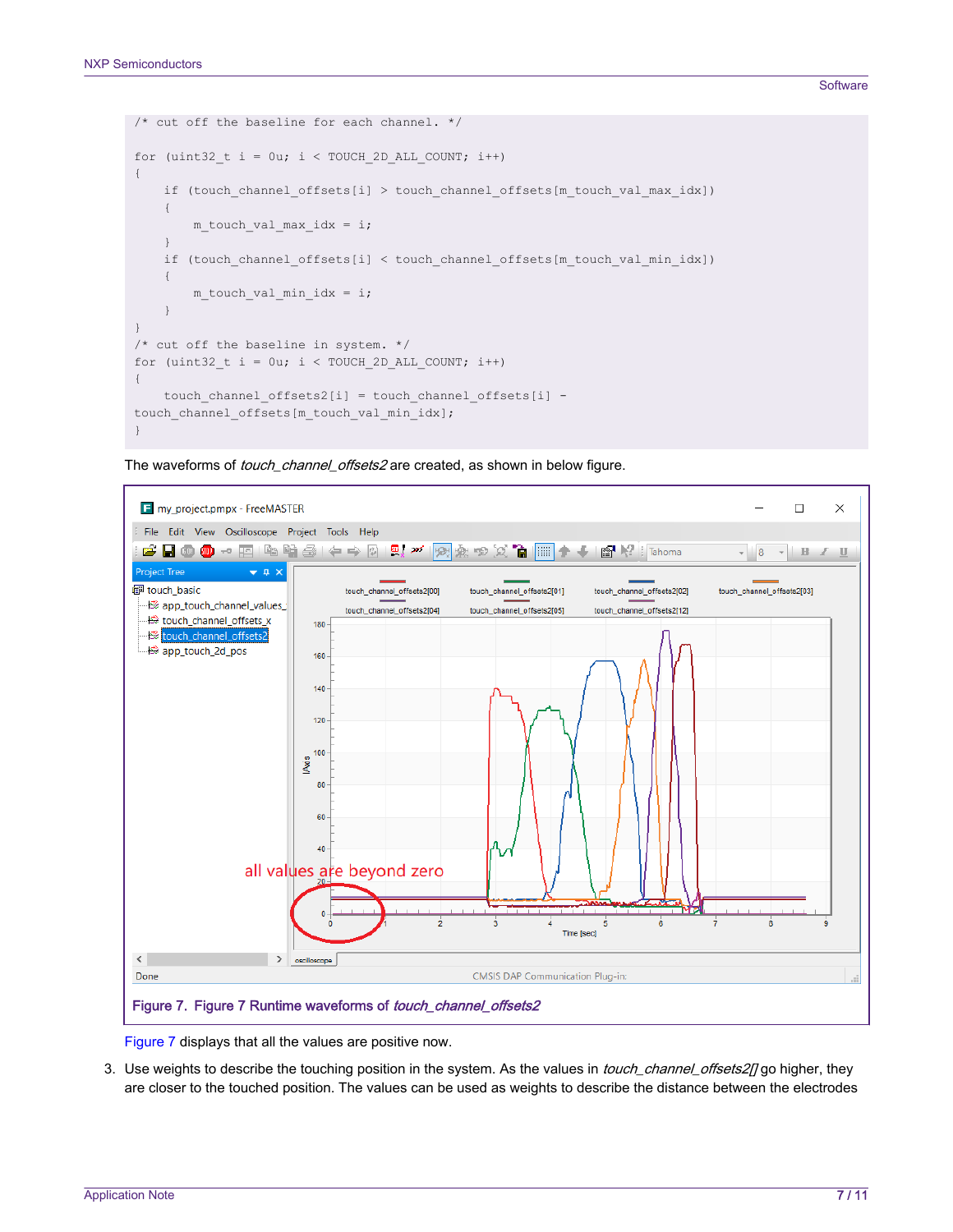<span id="page-7-0"></span>and the touched point. Then the sum of weight multiplied with the anchor position is divided by the sum of weight to normalize the output into the range between anchors.

```
/* x. * /int32 t *calc base = touch channel offsets2;
int32 t m touch calc val[2] = \{0, 0\};for (uint32 t i = 0u; i < TOUCH 2D X COUNT; i++)
{ 
    m touch calc val[0] += (*calc base) * i;
    m touch calc val[1] += (*calc base);
     calc_base++; 
} 
m_touch_calc_val[0] = m_touch_calc_val[0] * TOUCH_2D_X_POS_RANGE / m_touch_calc_val[1];
/* cut off the boundary offset. */ 
m_touch_calc_val[0] -= TOUCH_BOUNDARY_X_OFFSET; 
*x pos = (m_touch_calc_val[0] > 0) ? m_touch_calc_val[0] : 0;
```
Finally, the memory that x\_pos points to would keep the calculated result for X axis. Similarly, the Y position, using the pointer  $y_p \text{cos}$  in the application, can be calculated.

# 4 Run the demo

In the software package along with this application note, the touch\_2d\_position project is available, which can be compiled and downloaded into the board. After binary download and board reset is complete, the red LED switches on and off in a quick time, which is an indication that the calibration for touch panel is done. Then you can touch the panel with your finger and move it. The green LED would switch on when the panel is on touch and would switch off once the finger leaves. The FreeMASTER page also shows the position both on X axis and Y axis. See [Figure 8.](#page-8-0)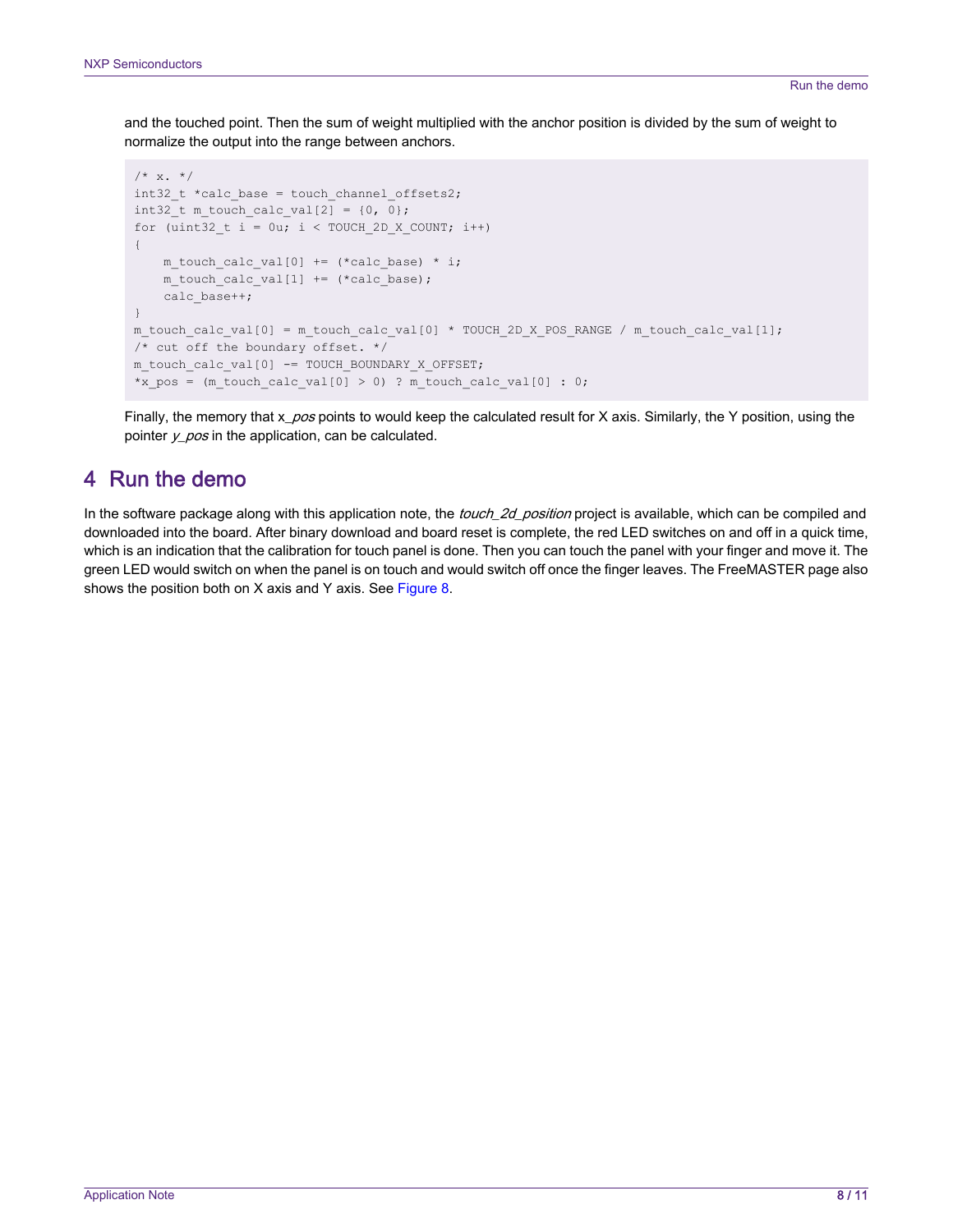<span id="page-8-0"></span>

Figure 8 shows the process calculated position values on X axis and Y axis when a finger is moved horizontally and vertically. The "app\_touch\_err" value in the figure is showing the status of on touch or not touched.

# 5 Performance measurement

The following performance features are measured in the software package project.

### 5.1 Timing

- Scan a round of touch channels: 7873 us.
- Calculate the position (run *touch\_2d\_calc\_position()*): 21 us for no touch, 32 us for on touch.

So, there is still more than 7800 us to use the position doing other work in user application.

### 5.2 Code Size

Here is the output log after building the demo project (using IAR for ARM).

```
3 852 bytes of readonly code memory
452 bytes of readonly data memory 
590 bytes of readwrite data memory
```
It means the whole demo project would need 3852+452+590 = 4894 bytes FLASH and 590 bytes RAM on the MCU.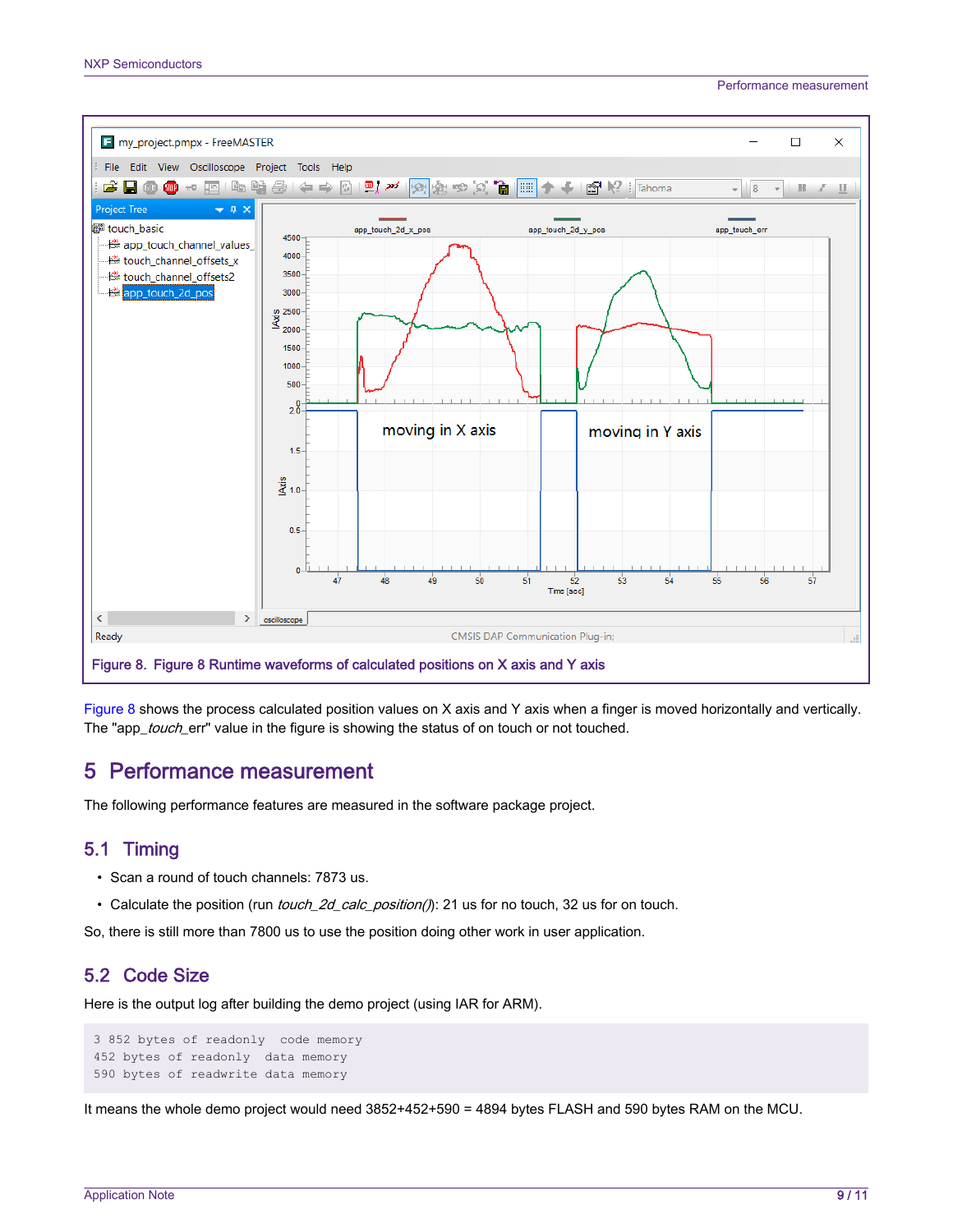### 5.3 Precision

Since it is difficult to move pixel by pixel, another way to measure the DPI of this touch panel is by using the floating error of calculation result while resting your finger on the touch panel without moving it.

According to the measurement record showing in FreeMASTER, as shown in below figure, the X value's floating error is 43, the Y value's floating error is 46, while the whole available range is 0 - 4095. It means the count of recognizing points for X is 95 and Y is about 89.

|                                                                | oscilloscope                       |       |                                                        |   |  |
|----------------------------------------------------------------|------------------------------------|-------|--------------------------------------------------------|---|--|
| Variable Watch                                                 |                                    |       |                                                        |   |  |
|                                                                | Name                               | Value | Unit                                                   |   |  |
|                                                                | app_touch_calc_us 32               |       | DEC                                                    |   |  |
|                                                                | app_touch_scan_us_7873             |       | DEC                                                    |   |  |
|                                                                | app_touch_2d_x_po 1951, 1940, 1983 |       | DEC (VAL, MIN, MAX)                                    | 0 |  |
|                                                                |                                    |       | app_touch_2d_y_po_2174, 2150, 2196 DEC (VAL, MIN, MAX) | 0 |  |
|                                                                |                                    |       |                                                        |   |  |
|                                                                |                                    |       |                                                        |   |  |
| Figure 9. Measuring the floating error of calculation position |                                    |       |                                                        |   |  |

The available area of sensing panel is about 1.5 inch (X) x 1.3 inch (Y).Then the DPI (dot per inch) values would be 63 for X axis and 68 for Y axis.